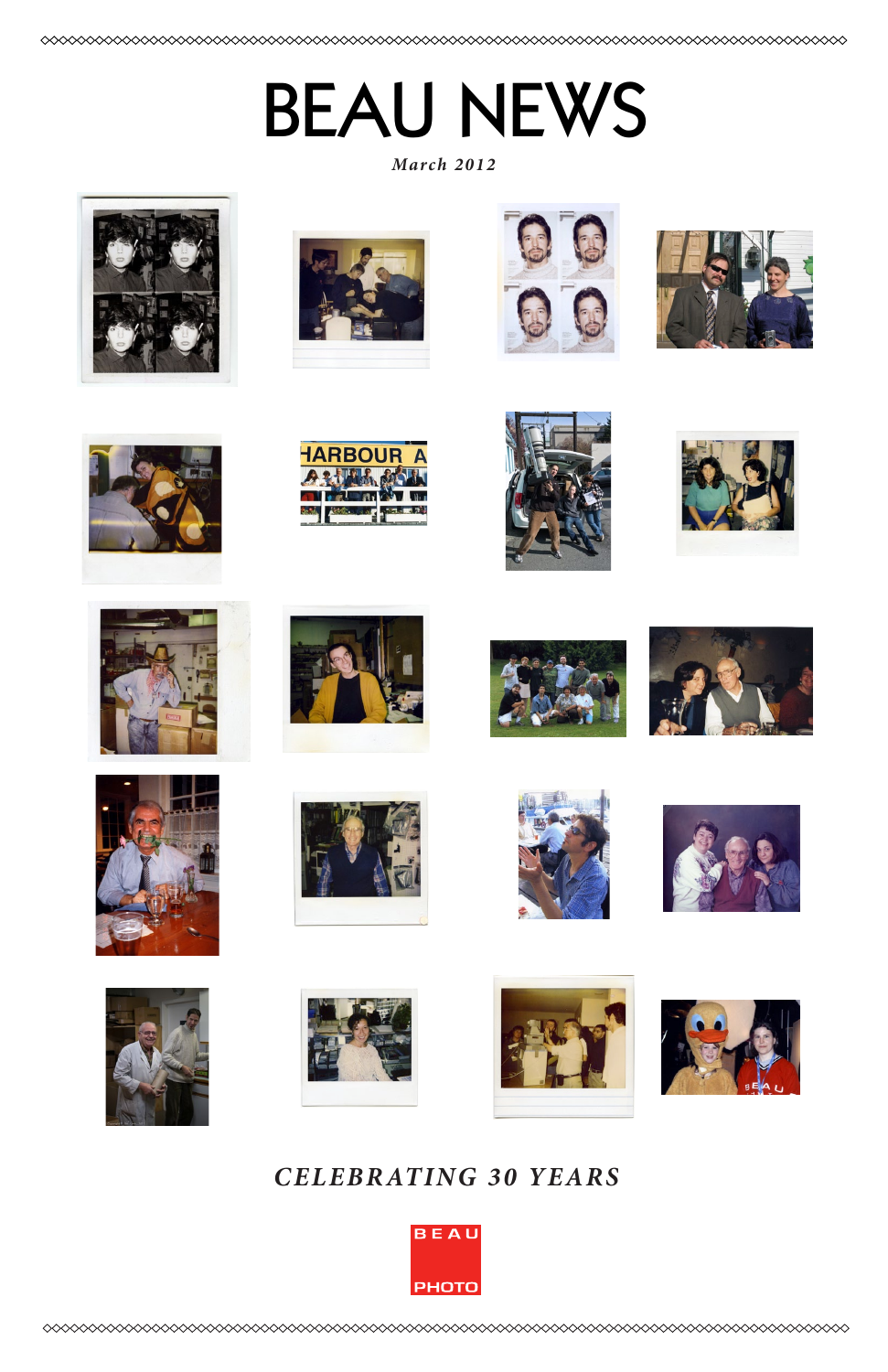## DIGITAL

MIKE M.

### *NEW EXTENSIVE CANON REBATES!*

New rebates on Canon bodies, lenses, bodies+lenses, flashes, batteries, grips and more! *Offers extended until March 31st.* 

http://beauphoto.blogspot.com/2012/02/canon-rebates-extended-feb-29th.html

*IN STO CK! CANON PIXMA PRO-1 INKJET PRINTER (\$989)*



We finally have stock on CANON's excellent Pixma Pro-1 archival pigment-based inkjet printer. Personally, I have just replaced my aging EPSON R2400 with this new CANON and apart from a few quirks, I am very happy with the decision so far. For my own personal initial feedback, you can search my blog here...

http://mikemander.blogspot.com/search?q=pro-1

 I also intend on posting additional entries, a more detailed "rolling review" so to speak, on the BEAU PHOTO BLOGS here...

#### http://beauphoto.blogspot.com/search?q=pro-1

 The Pro-1 is a huge and substantial printer, featuring extremely solid construction and seems designed for heavy professional use. Some of its benefits over previous CANON inkjet printers are much faster print times, more than twice as fast as the 9500 model that preceded it (I timed a best quality 7x10.5" print in under 4 minutes), much larger ink tanks that will reduce the cost per print, 5 different neutral inks for absolutely gorgeous black&white prints and lastly, a Chroma Optimizer (CO) cartridge that clear coats and minimizes gloss differential. Uniquely, you can also apply a template file to a print, one that specifies that only parts of the print will get coated with the CO "ink". That will allow you some really high-end looking effects, looking as though parts of the print are lacquered.

 In the Pro-1, the twelve large 36 mL cartridges are held in two different compartments, with feeder-tubes going to the large print-head. In terms of its five neutral inks, the printer has matte-black, photo-black, dark-grey, grey and light-grey. It also has the usual cyan, magenta, yellow, photo-cyan, photo-magenta, red for improved gamut and the chroma-optimizer. The new cartridges are around 2.5x the size of the ones in the 9500 series, so based on strictly a price/ volume comparison, costs look to be perhaps 20% less per print. However that assumes precisely the same ink usage per print, and real-world costs may be a little less or a little more than that estimate.

 So far I have been very happy with the print quality and my only complaint at this point, is its insistence on enforcing a huge 3.5 cm margin on the leading and trailing edges of the page when using heavy matte fine-art papers. On any of the usual gloss, semi-gloss, baryta fine-art or matte inkjet papers (even if they are heavy), this is not an issue, but on heavy art papers it requires a workaround. You can choose to use the matte-photo-paper setting and then create a custom profile, and for me this worked great on Hahnemühle German Etching paper. I will talk about this workaround in more detail in a future blog entry on this printer.

 Indeed, for more information as I continue to use and review this great new printer, please see both my own blog, and the Beau Photo blog, both linked above!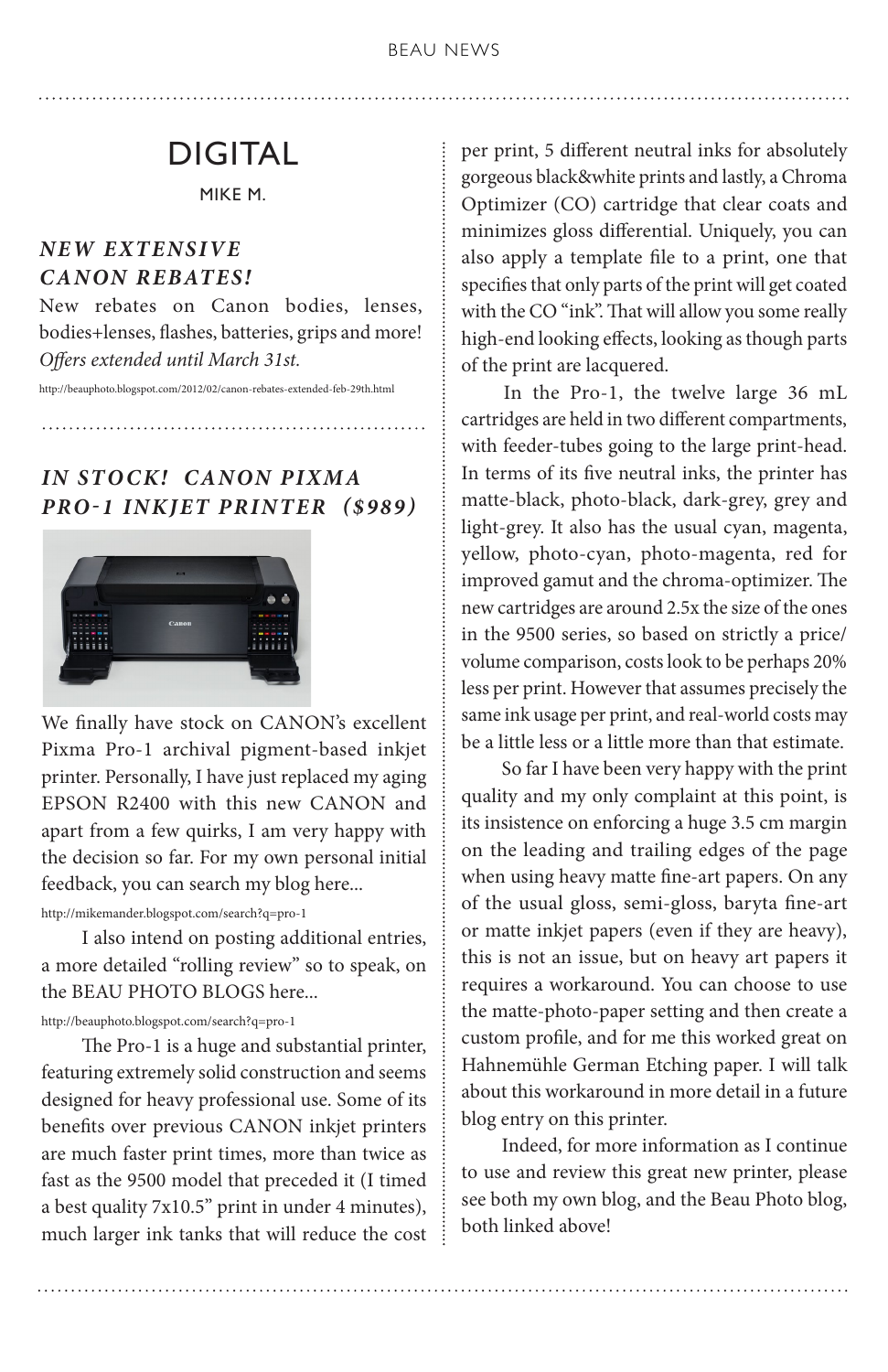### *NEW CAMER A PRE-ORDER INSANITY!*

With NIKON's D800 and D4, CANON's EOS-1Dx and Fujifilm's new X-Pro1 system, camera pre-orders are reaching new heights of... well... insanity. Just a word of advice: if any of these cameras remotely interest you, get on our list(s) sooner rather than later, otherwise you might be waiting a very long time.

#### *PANASONIC REBATES!*

PANASONIC too has some excellent rebates on, and a particular one will be of interest... the substantial \$100 off the GH2 body or kit! In addition, you can get \$125 off the purchase of a G3 with the excellent 45-200mm zoom, or a \$75 rebate if you purchase an LX5 or GF2 with the LVF1 electronic viewfinder. Lastly, the GF2 itself still has a \$78 rebate, and this is a great way to get the 14mm pancake prime since after the rebate, you are getting the body for next to nothing. It makes a great camera to have converted to infrared too! I just did that with mine...

http://mikemander.blogspot.com/search/label/GF2IR

### *IN STO CK! PLUSTEK OPTICFILM 7600I AI 35MM SCANNER (\$669)*

Yes, there is an alternative to NIKON scanners! In short, we have these solid 35mm scanners in stock and they can scan both mounted slides and unmounted film strips. While the PLUSTEK's published specifications are a bit overblown in my opinion, this scanner will, nevertheless, give scans that are very close to what the top-of-theline NIKON Super CoolScan 5000ED could do



from a resolution, sharpness, shadow detail and colour standpoint. What the PLUSTEK

cannot do is automated batch scanning, but at less than half the price of the old Nikon it is a great value.

 The scanner was developed with the help of LaserSoft and a full verson of their superb SilverFast Ai Studio software is included with 'Ai' version, along with an IT-8 calibration slide, something you never even got with the Nikon scanners. Hardware assisted dust and scratch removal (like the Digital ICE that the NIKON's had), as well as dynamic range expansion using multiple exposure scans is also available with SilverFast. While SilverFast Ai Studio has a steeper learning curve than NIKON's software had, ultimately it is more advanced and is capable of excellent colour rendition with colour negative film too.

 Sadly, there is no dedicated option for affordable medium format film scanning anymore, but we do still have the NIKON Super CoolScan 9000ED in our rental department. However for 35mm film scanning, the PLUSTEK is a considerably better option than any of the and affordable flatbed scanners.

### *NEW! LEXAR MEDIA UHS-1 SDHC MEMORY CARDS*

Looking for a super fast SDHC card? Well look no further! LEXAR has introduced both 400x and 600x UHS-1 compliant SDHC cards. These cards promise the fastest write times and quickest downloads of any SDHC memory card. In addition, pricing is not all that much higher on the 400x cards when compared to the older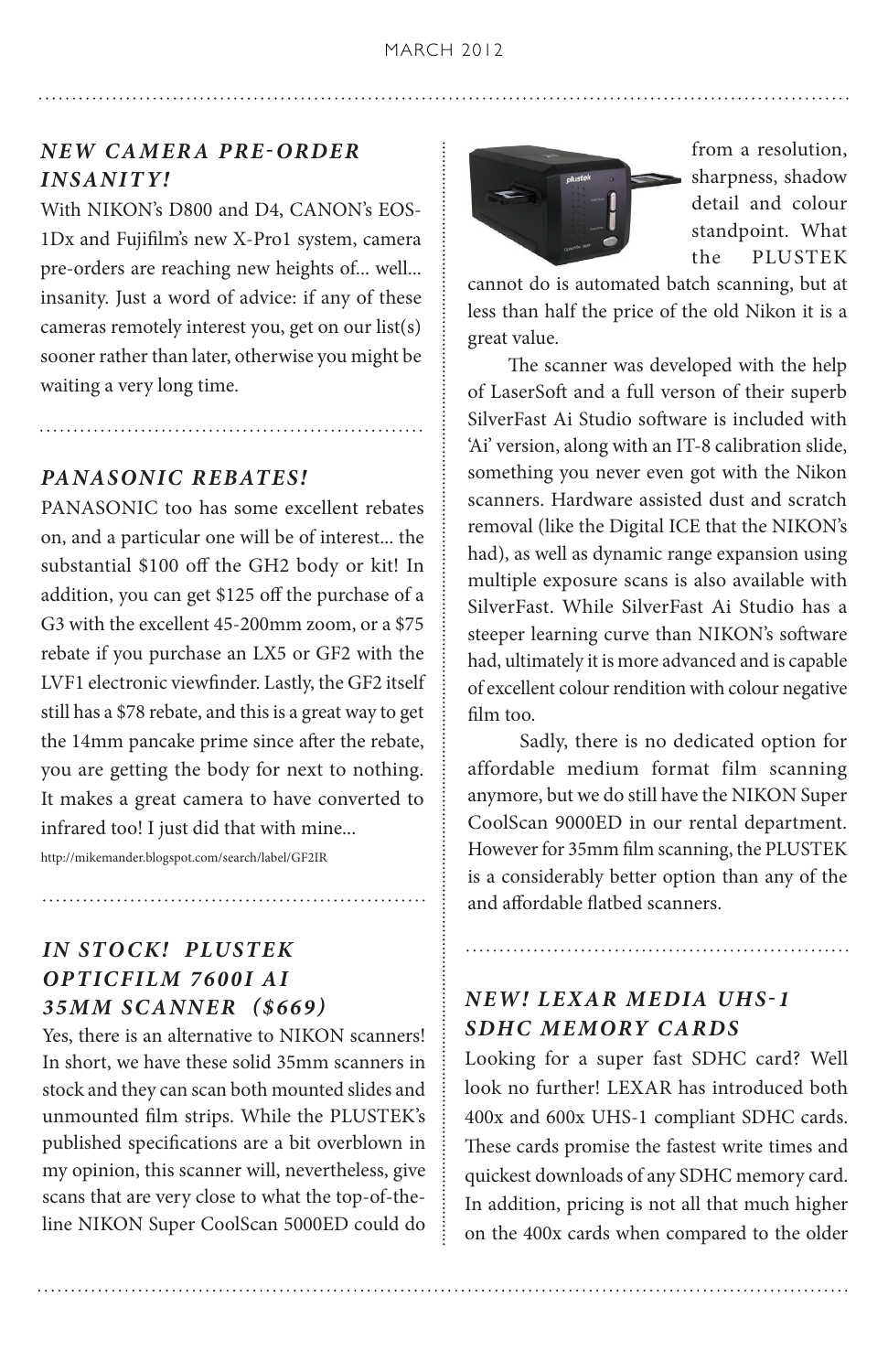non-UHS 133x versions. The 600x cards will still carry a fair premium and for now, they will be special order items. Here are the new prices...

| 8GB 400x UHS-1 SDHC  | \$38.95 |
|----------------------|---------|
| 16GB 400x UHS-1 SDHC | \$57.95 |
| 32GB 400xUHS-1 SDHC  | \$97.95 |

### *ANNOUNCED! NIKON D800 & D800E (\$3,060 & \$3,350)!*

Finally, after months and months of rumours and speculation, NIKON announced the 36 megapixel full-frame D800 & D800E bodies, the successor(s) to the very popular D700. Yes, that's right... 36 megapixels. That wasn't a typo. Their status as successors though is a little up in the air, since at the moment it looks as though the D700 might be continuing for a while. The 'E' version is basically a D800 without its anti-aliasing filter. My opinion though is that for the vast majority of photographers considering a D800/D800E, the regular D800 will be the one to get. For more info on why I feel that, and for links to some other very detailed previews of this awesome new NIKON, see here...

#### http://beauphoto.blogspot.com/2012/02/nikon-d800-or-d800e-which-one-should.html

Please note that our pre-order list is ballooning, and we absolutely need to get deposits (\$250) for you to be on our list, or if you are on it already, for you to maintain your spot on the list. The same goes for the new NIKON D4... we are also taking deposits (\$500) for you to secure your place on that list as well. The D4 should start shipping in mid-March. The D800 is slated to start shipping on March 22nd and the D800E about 2-3 weeks after that.

PRO SALES KEN S.

### *CANON ANNOUNCES THE LONG AWAITED EF 24-70MM F/2.8L II USM*

CANON has redesigned the EF 24-70mm f/2.8L II USM as an update to their L-Series of EF optics. While it is not



the IS version that was rumored, it does offer a lot of great new features. It features the latest advances in optical lens design, it utilizes 1 Super UD lens element and 2 UD lens elements that help minimize chromatic aberration in the periphery at wide-angle as well as reduced colour blurring around the edges of the subject. In addition, 2 types of aspherical lenses are combined to help reduce spherical aberration over the entire image area as well as through the full zoom range. Optimized lens coatings also help ensure exceptional colour balance while minimizing ghosting. The lens is also equipped with a circular 9-blade diaphragm for beautiful, soft backgrounds. A ring-type USM and highspeed CPU with optimized AF algorithms enable silent and fast autofocusing. Built for the rigors of professional use as well as to meet the increased number of shots available with digital photography, it's constructed with improved dust sealing and water resistance while fluorine coatings on the front and rear lens surfaces help reduce soiling, smears, and fingerprints. A zoom lock lever locks the zoom position at the wide end for safe transporting while attached to an EOS DSLR camera over the shoulder.

 We anticipate a late March to early April delivery. Place your order now to be one of the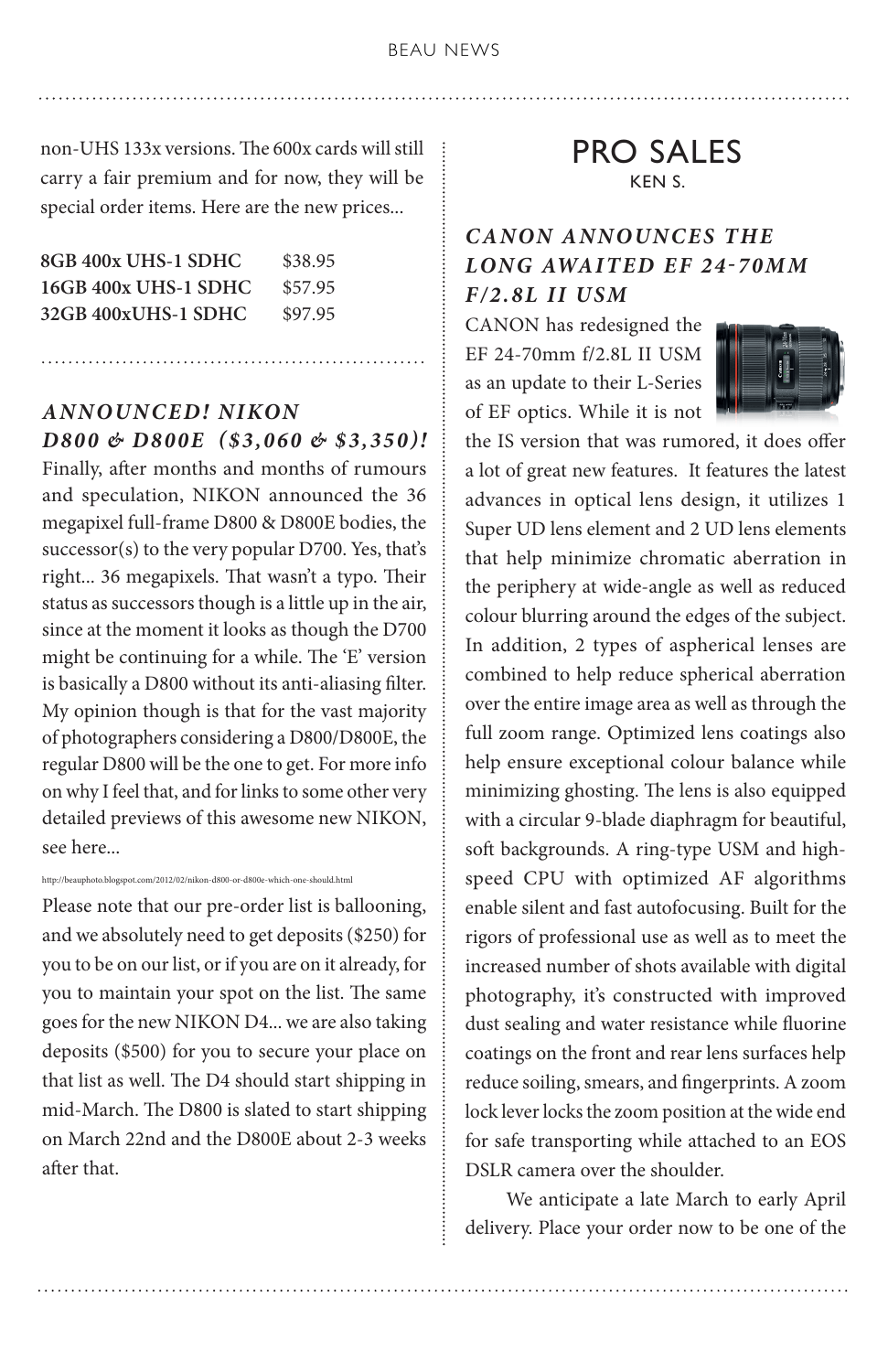first to own this great lens! The selling price will be **\$2389.00**.

#### *LENSBABY EDGE 80 OPTIC*

The Edge 80 Optic is an 80mm flat field of focus optic with a 12-blade adjustable aperture. Compatible with all Lensbaby lens bodies including the



Composer Pro, the Edge 80 Optic delivers a slice of tack sharp focus through the image, bordered by a soft blur. The size of that slice of focus depends upon the aperture used, and the placement of the slice of focus depends upon the degree and direction of tilt. Rotating the aperture dial on the front of the lens changes between apertures from f/2.8 through f/22. The Edge 80 also features a special macro function. Photographers can extend the front of the optic to focus as close as 17" away from their subject. The Edge 80 Optic is part of the Lensbaby Optic Swap™ System.

#### *Product Specs:*

- Focal Length: 80mm

- 12-blade internal aperture, controlled by a dial on the front of the optic

- Aperture range from f/2.8 through f/22

- Flat field of focus optic (creates a slice of sharp focus, bordered by blur)

- Compatible with Lensbaby Composer Pro, - Composer, Muse, Scout and Control Freak lens bodies

- Minimum focusing distance: approximately 17" when the optic is extended forward in macro mode and fully tilted.

- Maximum focusing distance: Infinity
- 5 multi-coated glass elements, in four groups

- 46mm front threads

#### *PROSALES BLOG*

For more sales including the \$20 rebate on PocketWizard Plus II, check out our blog at http://beauphoto.blogspot.com/search/label/Prosales

#### *FUSION 2012 APRES SHOW RÉPORT*

Fusion Nation...Well wasn't that a party! I want to thank all those who came out, not sure exactly how many but I am sure we had



near 300 peeps. I want to thank all the speakers Nick Didlick, Alex Gower-Jackson, Mitch Wood, and Kirk Neff. You all were great! Informative, instructional and entertaining, your talks were enjoyed by many. I also want to thank Nikon who also sponsored Kirk Neff's talk on Friday which was also loved by all! A big thanks to Canon, Profoto, Adobe, Amplis, Cinevate, Beachtek, Sennheiser, Lensbaby, Steadicam/ Tiffen, Panasonic, Wacom, Sunbounce, K5600, Dominion Lending, Langara College who provided the venue for Friday night talk and of course VanArts. Your support for this and future events are appreciated and most necessary for us to put on events of this magnitude!

 Over all I think the show was a great success and already we are thinking of next year's event. How we top this one? I am not sure.... suggestions? I'm up for that!

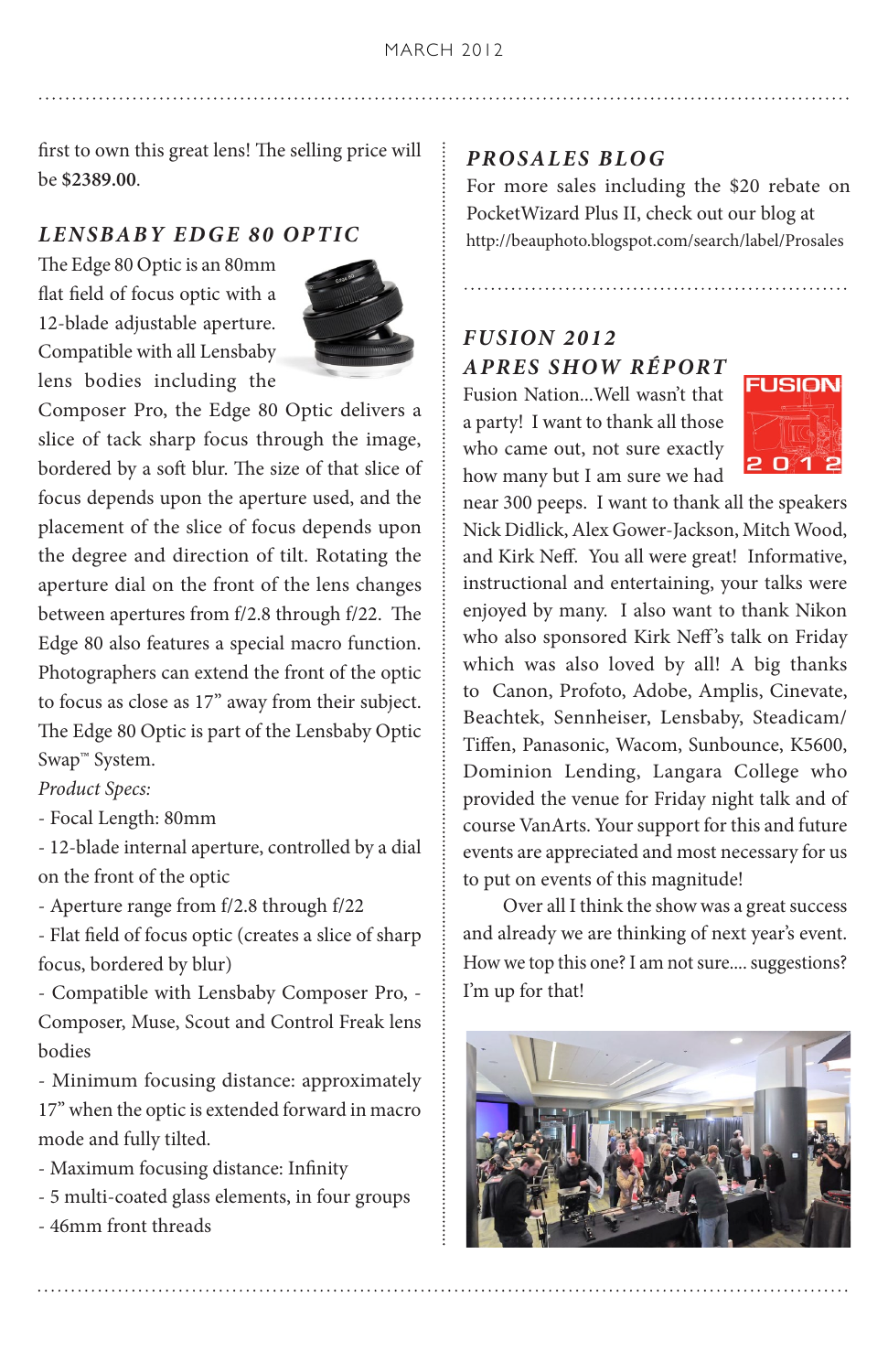### RENTALS JASON K.

### *NEW! FOR RENT! NIKON SB-910 SPEEDLIGHT*



NIKON's new SB-910 Speedlight is the bee's knees of speedlights, and we have just received a pair of them for our rental department! More of an evolutionary update

rather than a ground up redesign of the revered SB-900 Speedlight, the SB-910 is nevertheless a worthy successor. It is armed with the ability to use Nikon's advanced wireless TTL flash operation, and will recycle in 2.5 seconds at full power with fully charged NiMH batteries(!). The flash kit includes a stand, a diffusion dome and two hard plastic colour correction filters for tungsten and florescent lights all in a soft case. \$25/day

> **ACCESSORIES** MACIEJ W.



### *CRUMPLER & TAMRAC SALE*

This month we'll be extending our Crumpler & Tamrac sales (20% off of both brands, unless price already written on the tag). We still have lots of different styles and colours to choose from. You gotta come down and check out these awesome deals! No, really… why aren't you here yet?

 Don't forget about our discounted ThinkTank Modular Sets and Skin Sets (version 1 only). On top of saving big bucks, you're getting one extra pouch vs. the new versions!

**ThinkTank Modular Set**  *Reg. \$178.95* **Sale \$152.11 ThinkTank Skin Set**  *Reg. \$158.95* **Sale \$135.11**

### RENAISSANCE ALBUMS SIMON B.

*WPPI Las Vegas 2012 took off with many new announcements!*

- New Renaissance custom album named the Essex Book

- 20% sale of all books
- New 2012 Price Booklet with Catalog
- New Cover Materials
- New Custom Sizes
- Mercer Book renamed
- Change to Metallic paper

#### *NEW ESSEX BOOK!*

A fresh and innovative thin page book that captures the character and spirit of downtown New York. Designed and crafted with seamless panoramic prints and a focus on clean lines and simplicity.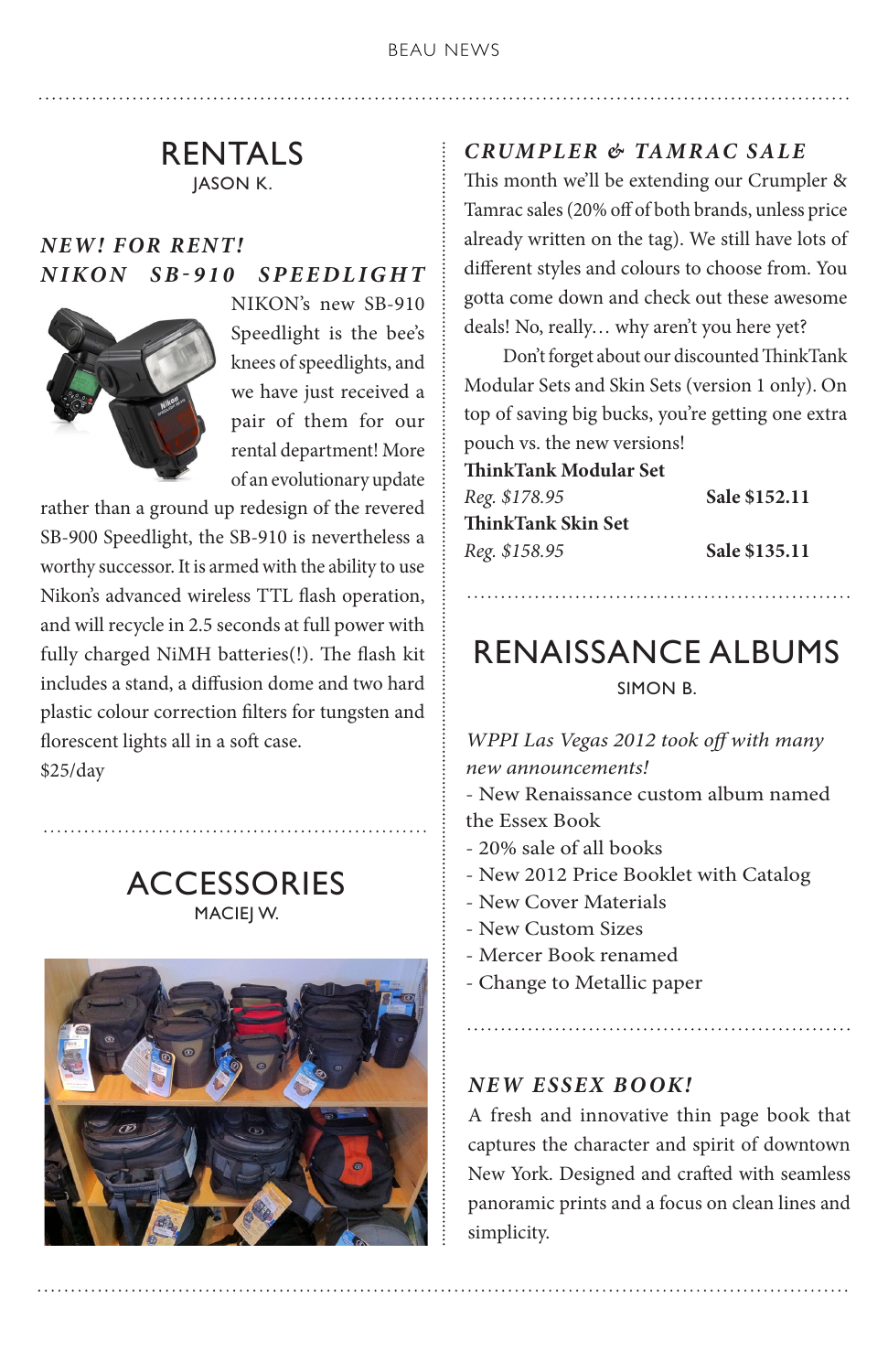

*The Essex book*

#### *NEW MATERIAL*

2012 welcomes new materials and colors to the RENAISSANCE lineup from the very delicious Contemporary Linens to the ultra-sophisticated new Shantung Silks.



**20% OFF ALL BOOKS** for a limited time only. From 02.20.12 - 03.09.12, enjoy 20% off your Renaissance Album.

*Promotion Rules and Restrictions:*

Promo code **HAPPY2012** must be used and submitted at the time of order.

Does not apply to previous orders.

### *NEW PRICING 2012*

Beau photo has distributed the 2012 price booklet and catalog via email. If we failed to send you a price booklet or you wish to receive a hard copy version please call or email us.

### *NEW SIZES*

We will be offering new frame sizes for the SoHo Book and for the Fine Art Albums they include: 6×9 / 9×6 , 8×12 / 12×8, 10×15 / 15×10.

### *BIG NEWS REGARDING THE POPULAR MERCER BOOK*

The Mercer Book is now a Mercer Cover option and no longer a standalone book option. We have merged the Mercer Book into the SoHo Book and the Fine Art Album as a Mercer Cover option.

The Mercer Book was essentially constructed of a laminated cover and a SoHo Book core (full page panoramic spreads). Thus, it made sense to move it into the SoHo Book category as a cover option. In doing that, we also made the Mercer Cover available for the Fine Art Album (split page binding with ultra-thin gutter). Now you may order the Mercer cover either with full panoramic page spreads or slit pages. *SALE TIME*

### *CHANGE TO METALLIC PAPER*

Renaissance is no longer offering Kodak Endura Metallic Paper. After much testing, Renaissance are happy to introduce Fuji's Pearl Paper. Pricing for the Fuji Pearl Paper will be the same as that of the Metallic.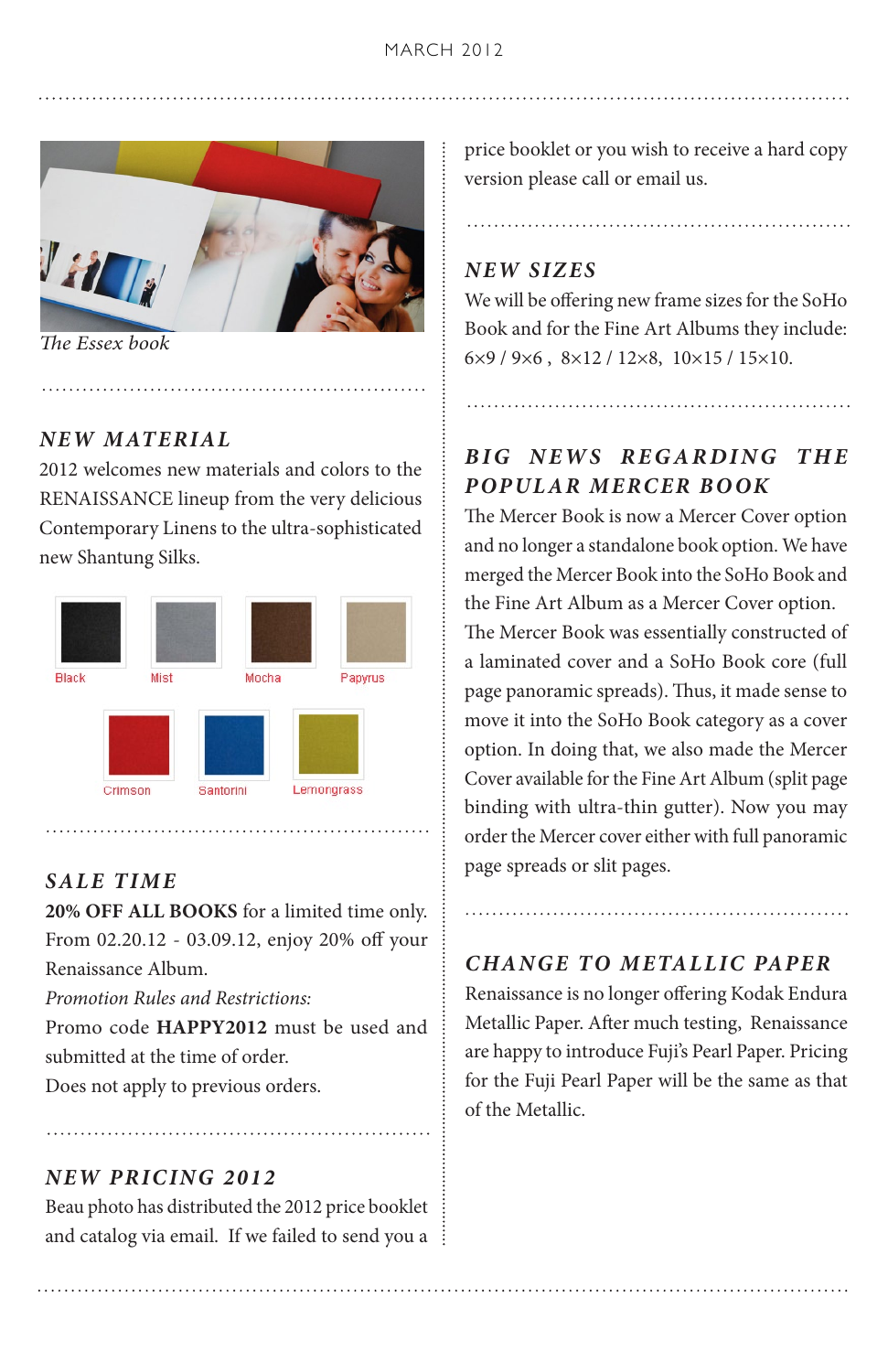### PRESENTATION PRODUCTS *& a little more...* BARB B.

I'll be on vacation in a warm, sunny place until March 19th. Dabbling my toes in the Caribbean, flying in small aircraft, climbing Mayan Temples, driving around in golf carts (probably giggling my head off, if you can imagine that!), and taking many photos.

 The MARSHALL'S retouching fluid has arrived. If you need some, come on down, or give us a call and we'll send it out!

 Easter is fast approaching. If you have Confirmation or First Communion photos to present, and would like to offer your clients something other than black folders or easels, please let me know what you're hoping to use as soon as you can! I'll gladly order them for you and barring supply issues, we'll have them here in time for your clients. Our Canadian Manufacturer requests minimum orders of 50 mounts and you can order the key line to be gold, silver or black; my U.S. Manufacturer's minimum order is case quantity.

 If you'd like to 'brand' your folders or easels with your studio logo and you have a die on file with either manufacturer, we're ahead of the game. If you don't have a die, you can send me your correctly sized black and white artwork (no shading, please) and we'll have one made up for you. Dies are charged according to size of logo; some lead time is required. Please call or email me for details at barb@beauphoto.com

 I currently only stock TAP's 'Backpack' Memory Mate for 'small fry' Individual & Class photos, and 'My Class' easels for 7x5 Class photos. If you plan to present Class Photos and would like to see what else TAP offers, please check through their web site (tap-usa.com) and let me know what you'd like to present? I'm obliged to order by case quantity, but if there's enough interest, I'll be able to expand my selection. I'll look forward to your wish lists.

 FYI: TAP's new pricing has been published, and looks quite favourable as many of the items have reduced in price. Please let us know if you'd like your catalogue updated.

 When placing special orders, please remember that I usually need about 4 weeks lead time to ensure the goods you need arrive before the time you need them. I'll do my very best with less, but please be aware that rush shipping charges might need to be applied. If you know you have a project coming up, don't hesitate to contact me for advice about timing or products.

> FILM DENNIS H.

#### *SUPER 8*

Beau Photo is glad to welcome the Kodak Tri-X reversal super 8 film to our family! The Tri-X is a high-speed black-and-white Panchromatic film with an antihalation undercoat that makes it suitable for general interior photography with artificial light. It can be used in daylight and is particularly useful for sports pictures taken at regular speed or slow motion in weak light (overcast sky or late in the day). This film is characterized by excellent tonal gradation and sharpness. The film has a Daylight EI (ASA) of 200, Tungsten EI (3200K) (ASA) is 160.